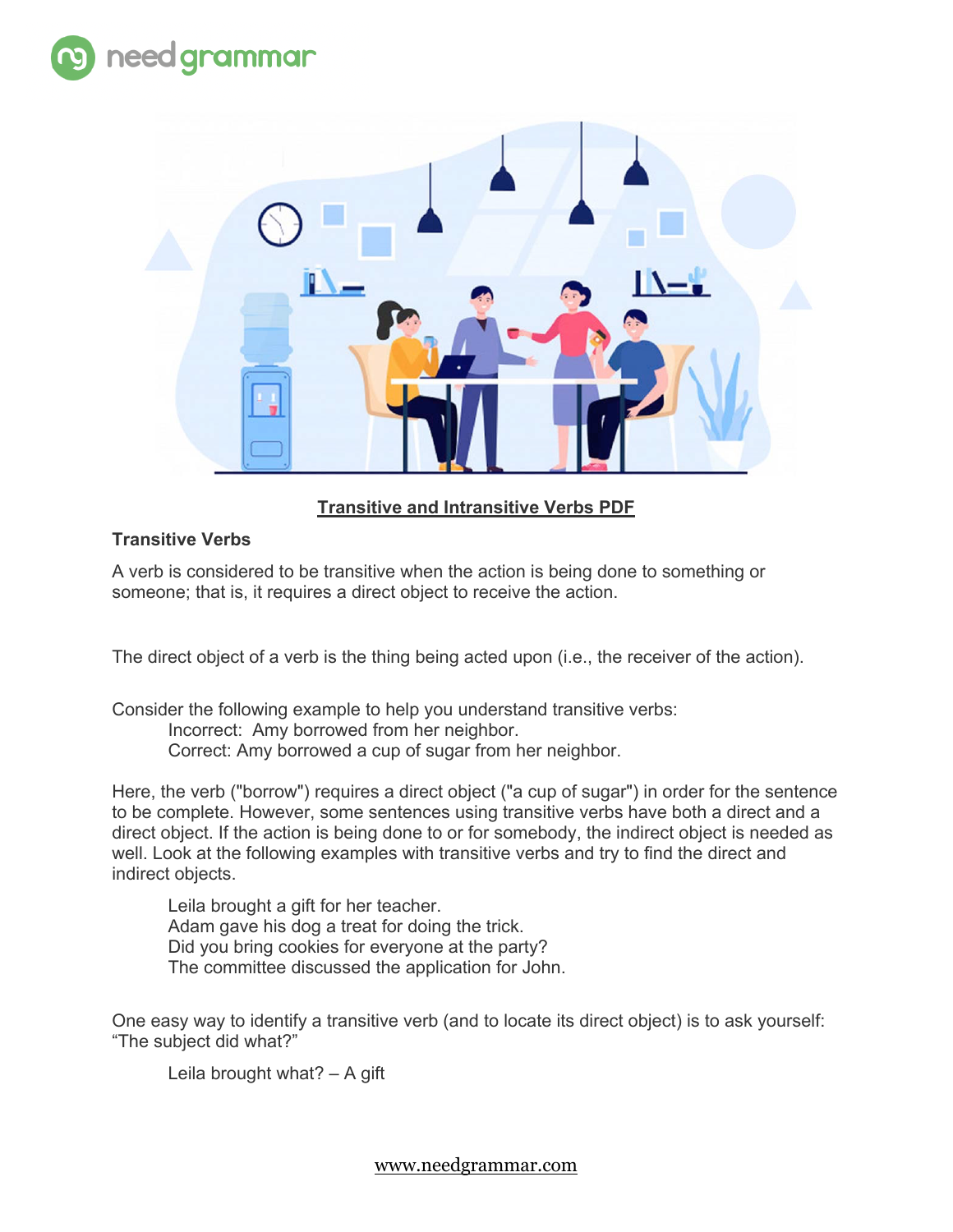Adam gave what? – A treat Did you bring what? – Cookies The committee members discussed what? - The application

On the other hand, you can find the indirect object using the question "to whom?" or "for whom?"

Leila brought a gift for whom? – Her teacher Adam gave a treat to whom? – His dog For whom did you bring cookies? – Everyone at the party The committee members discussed whose application? – John's

### **Intransitive Verbs**

On the other hand, intransitive verbs do not require an object. Sometimes there is other information after the verb, (like an adverb or prepositional phrase) but to add an object would make the sentence incorrect.

You can see this in the following example:

Incorrect: Alisha arrived New York. Correct: Alisha arrived at her grandmother's house in New York.

Here you can see the first sentence is incorrect, since "New York" is positioned as an object of the verb ("arrive"), which is not possible for an intransitive verb.

Below are a few other examples of intransitive verbs, some of which use prepositional phrases or adverbs in the sentence (but never an object).

The couple sat together on the park bench.

Anton laughed.

His aunt's health deteriorated quickly after the accident.

Angela voted in the state elections.

Brittany fainted.

The eagle soared over the trees.

It is important to note that in each of these examples, you cannot add a direct object. That is, you cannot "sit" something, or "laugh" something, or "deteriorate" something. These intransitive verbs stand on their own, even though other information can always be added to the sentence.

## **Verbs That can be Either Transitive or Intransitive**

Sometimes a verb can function as either transitive and intransitive. It depends on the situation, so it is a good idea to become familiar with the possibilities. Sometimes, a verb needs an object to make sense, and sometimes the same verb does not.

### www.needgrammar.com